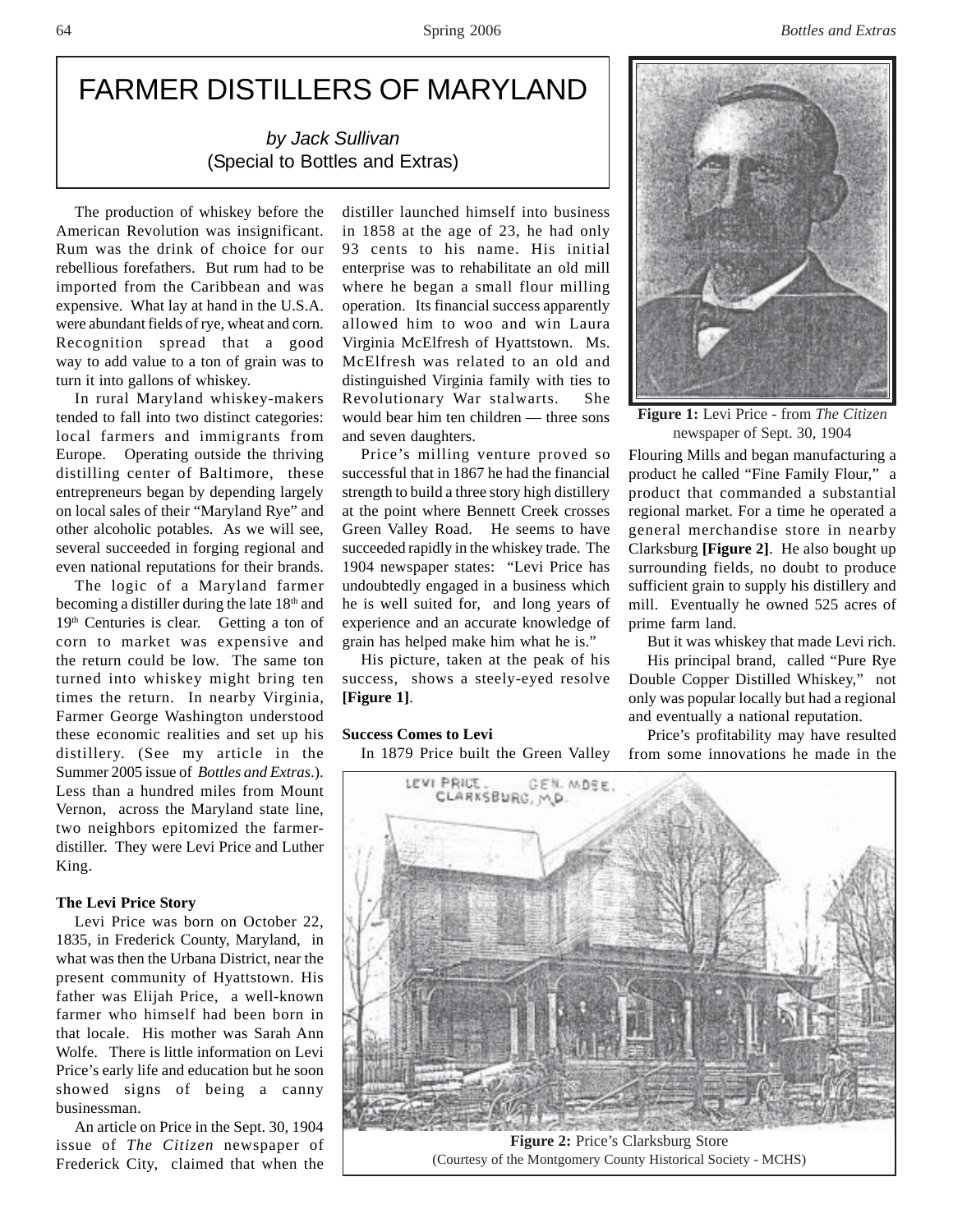*Bottles and Extras* 65



**Figure 3:** Price's Distillery Road sign.

distilling process itself. He recognized that any form of adulteration led to objectionable tastes common in the newly made, "raw" whiskey of his day. By using care in the cleanliness of his process and perhaps a "secret" additive or two, he apparently was able to manufacture a product that had the taste and smoothness of an aged whiskey while being newly distilled. By eliminating most of the aging process, he saved money and was able to sell his whiskey for less than the competition.

In 1878, as sales rose and the production of his Maryland rye at an all-time high, Price talked the county into constructing a road that ever since has borne the name of his manufactory **[Figure 3]**. The road ran north to Ijamsville, Md., where a railroad station was located and south to Damascus in Montgomery County. There it linked with other roads that led to Washington, D.C. and Baltimore. Buyers from as far north



**Figure 5:** The Levi Price house.

as New York City could take the B&O (now CSX) train to Ijamsville or Monrovia Md. and reach the farm distillery by horse and buggy.

To cater to these travelers, Price converted a cottage that stood near the distillery on Green Valley Road into the distillery office and an overnight guest house. By the time the whiskey had been tasted and business transacted, it often was too late for buyers to return to the evening train. They were offered a place to stay at the rear of the cottage. They also ate at the Price family table.

The cottage **[Figure 4]**, which dates from the 1860s, still stands. It is known widely as "Thistle Hill" — perhaps because

of its stained glass windows — and is on the Maryland historical register. It features an overly wide front door that may have been constructed to accommodate the barrels of whiskey being rolled in and out. It currently is being restored as part of a new housing development called "Distillery Manor." Near the cottage are the ruins of a barn that was used to house the horses needed to transport the whiskey barrels to the railroad stations.

Still standing is Levi Price's house **[Figure 5]**, a large frame structure on the bluff overlooking the creek. Slave quarters made of field stone loom behind. The house has had a number of owners since Price's death and was restored once before in the 1970s. As is evident from the photo, it undergoing restoration again. The Levi Price house also is on the Maryland historical register.

## **Enter Reuben Lichtenstein**

Although Price is reported to have invested heavily in his children's education (the equivalent of \$300,000 today), perhaps compensating for his own lack of formal schooling, none of his children appear to have involved themselves in the distillery operations. Preceded in death by his wife in 1902, Price died in 1909 at the age of 74. None of his progeny were willing or able to continue the business and it appears to have been sold quickly to another party - Reuben Lichtenstein.

Lichtenstein was not a farmer-distiller. Born in 1838 in Wolfernheim, Germany, Lichtenstein came to the U.S. at the age of



**Figure 4:** The Thistle Cottage.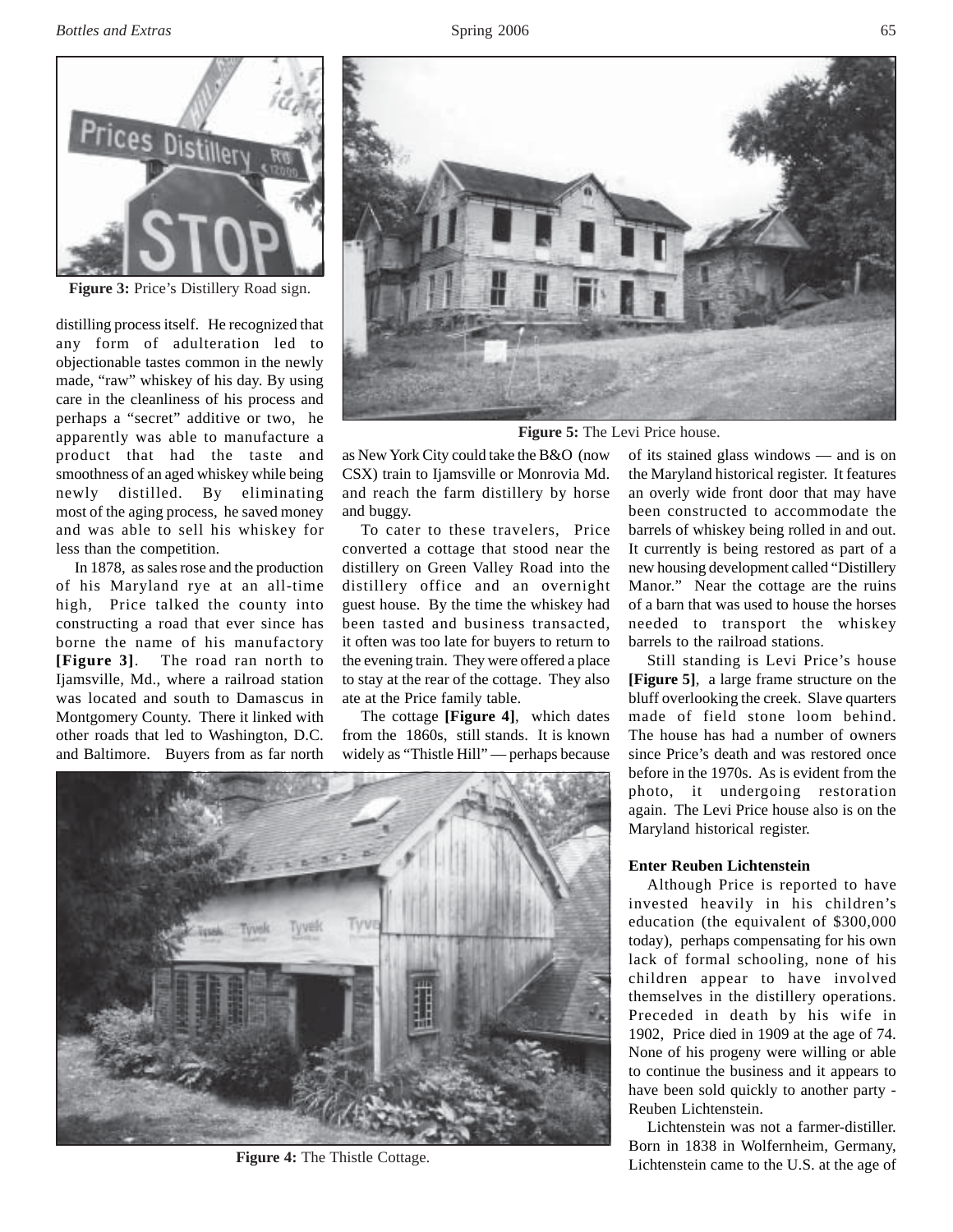

14, settling in Virginia. He joined the Confederate cause and served as an infantryman in the 19<sup>th</sup> Virginia, part of General Pickett's Division in the Army Corps headed by General Longstreet. It nay be assumed that Reuben first saw Maryland when the South invaded that state in 1863. He likely was a survivor of Pickett's ill-fated charge at Gettysburg.

After the war Lichtenstein moved to Cumberland, Md., married a local girl named Sarah Hirsch in 1868, and opened a liquor business that he headed the rest of his life. Like many other liquor distributors and dealers, he seems to have hankered to own a distillery. When the Price operation came on the market shortly after Levi's death, Lichtenstein purchased it. He also bought the Levi Price house, which he quickly resold. He directed the distillery from afar, living in Cumberland throughout his life. He hired a foreman, James Patrick Brown, known as "Gee," to handle day-to-day operations. Brown (1881-1930) continued to run the operation until the onset of Prohibition, living in the Thistle Cottage. Lichtenstein also is reported to have rebuilt and expanded the distillery. His marketing materials **[Figure 6]** named "Levi Price Pure Rye" as his flagship brand and cited it as the product of the Lichtenstein Co., Distillers, Cumberland.

Shown here is a paper labeled Levi Price quart brand whiskey that bears Lichtenstein's name **[Figure 7]**. The label claims that the distillery was founded in 1840. This clearly is a fabrication since Price would only have been five-years-old in that year. The bottle resides in the collection of Maryland whiskey guru, Jim Bready. Production always was small relative to the large Baltimore distilleries that could process up to 1,000 bushels of corn mash daily. By contrast the Price/Lichtenstein operation could only handle 35 bushels daily.

#### **The Fate of the Distillery: Two Versions**

Although Reuben died at the age of 77 in 1916, before the onset of Prohibition, one or more of his five sons kept the operation going for the next four years. Here the picture grows murky about the fate of the distillery. Some locals say the family sold off its stored whiskey in the 1920s and ultimately the distillery was torn down.

A far more interesting fate is the one most widely believed in the area. When Prohibition ended, the story goes, the Lichtensteins attempted to put the distillery back in operation. The move enraged "Drys" in nearby Hyattstown, already smarting from Repeal. They set a wagon full of straw on fire in front of the Thistle Cottage and rolled it downhill into the distillery. It burned to the ground.

That is the account believed by local historian Edward Lee Knowles, who himself was a subsequent owner of the Levi Price house. To a reporter in 1978, he showed how the ground around the distillery site was full of charred wood, indicating a fire. This version also appears



**Figure 7:** A quart bottle of Levi Price Pure Rye Whiskey



**Figure 8:** Luther King *(Courtesy of MCHS)*

in a publication of the Friends of Historic Hyattstown. Called "Hyattstown Trails," it recounts the same fiery fate of the distillery. But even Knowles admitted that his search of local newspapers of that time revealed no mention of the distillery burning.Was it hushed up?

And so the mystery continues.

#### **Luther Green King**

About three miles southeast from the Levi Price site, just inside the Montgomery County line, is the site where Luther Green King, our second farmerdistiller, cooked up his Maryland rye. Luther King **[Figure 8]** was the son of John Duckett King, an early settler and large landowner in northern Montgomery County. The family gave its name to the community of King's Valley and to Kingstead Road. John King, born in 1798, and his wife, Jemina Miles, had 13 children, most of whom lived to maturity and had large families of their own. Maryland historians assert that more than 10,000 people living today can trace their ancestry to this couple.

Born in 1825, Luther King was the fifth of John and Jemina's sons. Upon his father's death in 1858, Luther inherited an equal share in the estate's 217 acres, enough to begin a small farm. John King's will also remanded to Luther and his brothers ownership of two slaves.

Distilling may have been a natural step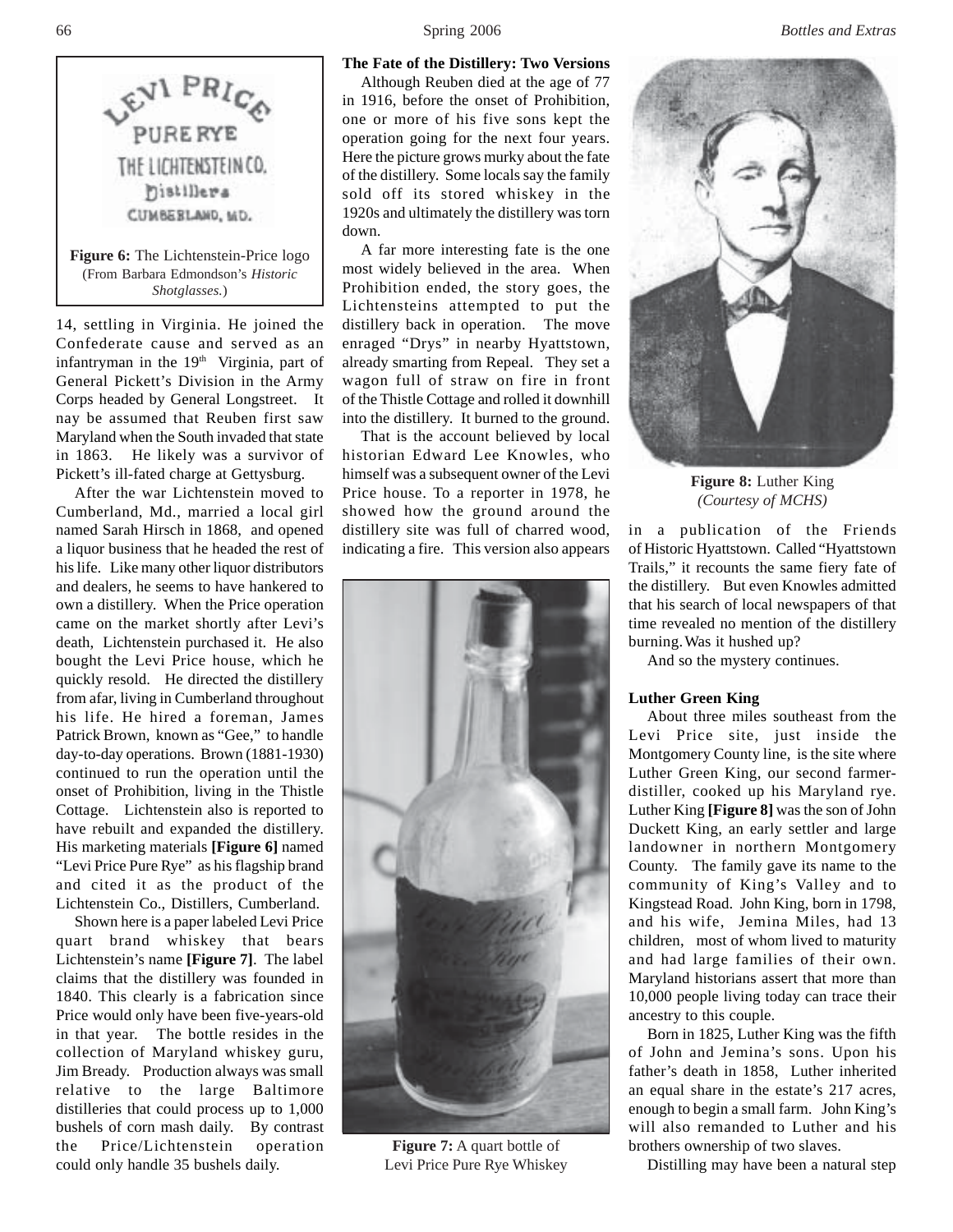

**Figure 9:** King's Distillery (Courtesy of MCHS)

for Luther since he had manpower at his disposal and could easily buy rye grain from nearby growers. Thus he built the only distillery ever known to exist in Montgomery County. The site was near Clarksburg on Burnt Hill Road just off Price Distillery Road.

## **"Trouble Enough Indeed"**

The distillery **[Figure 9]** was a three story structure, with an office for making sales and a loading dock where horse-drawn wagons could carry away barrels of whiskey. It was a modest operation, probably worked in close conjunction with farming interests. The clientele likely was a local one.

Collectors of Maryland whiskeys aver that they do not know of a labeled King-made whiskey bottle or jug. This suggests that Luther sold his stock to saloon-keepers who doled it out a drink at a time or filled containers brought in by their customers. Nonetheless, Maryland rye was the drink of choice for most of King's neighbors and trade probably was brisk. From time to time, King may even have found himself in competition with his close neighbor, Levi Price.

For much of his distilling career, King lived in a small log cabin near the business. His house was three bays by one bay with a small front porch and a foundation of local fieldstone. As he prospered financially, he built a much larger structure, a log house he named "Trouble Enough Indeed." We can speculate that this was a reference to the frequency with which Luther King was a widower. After his first wife, Tabitha Browning, whom he married in 1848, died, he married Mary Howe in 1873. With her death a few years later, he married again in 1899 when he was 74. Wife No. 3 was a much younger woman and his great-niece, Mary L. King. It was for her he built the new house. Despite the difference in ages, Luther and Mary had one child.

Besides whiskey, the great passion in Luther King's life was music. He lived at a time when every community prided itself on its brass band. Nearby Hyattstown bragged that its ensemble was "not to be excelled by any band in the county." As a younger man, Luther had learned to play the trombone and was a member of the Clarksburg Band. Subsequently he formed a musical group

of his own, called the Kings Valley Band. It included at least six other members of the King family. A photo of the band taken in the early 1900s **[Figure 10]**, shows Luther, back row, fifth from left, clearly its oldest member.

#### **Luther King's Legacy**

The spacious new home was not the only sign of King's growing prosperity. He was also buying land for farming purposes and came to own 176 acres, 70 of it fertile farm land. His wealth, however, primarily was generated by the distillery. At his death in 1909, King left a substantial estate. The principal item was 49,000 gallons of whiskey in bond — worth a fortune — representing five years of product (1904-1909). Also in his estate were 19 new whiskey barrels, 50 bushels of malt, and 90 bushels of rye. He left "Trouble Enough Indeed" to his widow, Mary, who later remarried. He willed the land on which the distillery sat to his brother John and the distillery itself to his grandson, John R. Lewis.

With Luther King's passing, whiskey production appears to have ceased almost immediately. We can speculate that the grandson was unwilling or unable to continue the operation. Today the distillery site is covered over with scrub trees, vines and weeds, at the southeastern edge of Little Bennett Regional Park. The only indication that it ever existed is a historical marker erected beside Burnt Hill Road **[Figure 11]**, not far from the intersection of Price Distillery Road.



**Figure 10:** King's Valley Band *(Courtesy of MCHS)*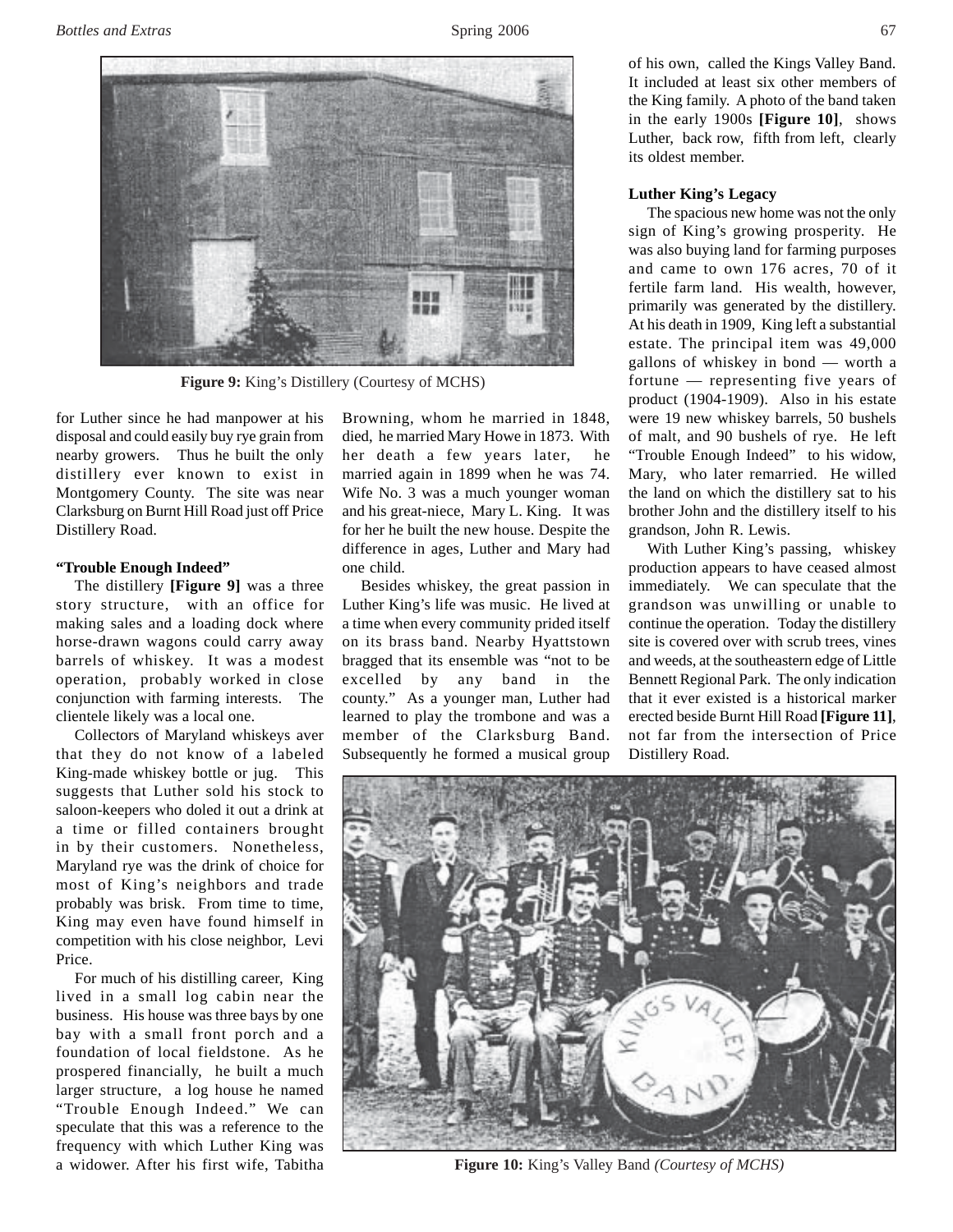

**Figure 11:** The Distillery site today.

# **A German Farmer-Distiller: Melky Miller**

Both Levi Price and Luther King were from Yankee stock whose families had been in the United States for generations. Our third farmer distiller was the native-born son of a family that settled in rural Maryland during the 1830s, part of a great wave of German immigrants looking for good land and opportunity. His name, like his brand, was Melky Miller.

Melky Miller was born either "Melchior" or "Melchoir" Mueller — his baptismal certificate gives the first spelling and his tombstone the second in the mid 1830s. His father was Johannes Mueller, a German immigrant and farmer who arrived in the U.S. in the early 1830s. Soon after, Johannes married Christina Schwalb, the daughter of another German immigrant family, in Elk Lick Township at Somerset County, Pa. Melky was their firstborn, with a given natal year of 1833. In 1938 the family moved to Accident, Maryland, in what is now Garrett County (it then was part of Allegany County). The Muellers were industrious people and good farmers. They prospered. It is not clear when the family Anglicized its name to Miller; the practice was a common one particularly for immigrants seeking to assimilate into American society.

The town the family chose — Accident — is located near Deep Creek Lake the northern part of the county. According to historians the town can trace its unusual name to the year 1750, when King George II of England paid a debt to a colonist named George Deakins by giving him 600 acres of land in Western Maryland. Deakins sent out two parties of surveyors — each without the knowledge of the other — to find and survey the best land in that vicinity. When the surveyors reported back they found to their surprise that each party had marked off the same oak tree as



**Figure 12:** A street in Accident, Maryland, circa 1860.

a starting point and chosen an identical 600 acres.

Satisfied that this land was prime, Deakin claimed it for himself as "The Accident Tract." The name stuck with the small town (pop. 353) that grew up on it, a place of muddy streets and ramshackle buildings in the 1800s **[Figure 12]**.

Little is known about the early life of Melky Miller. He clearly had experience of farming and at his death owned a large farm that stayed in his family for generations. He married a woman, Barbara, ten years his junior, fathered a family, and might have gone through life unremarked had he not in 1875, when he was about 42, opened a distillery in Accident. He had an evident genius for business and soon built Melky Miller's Maryland Rye Whiskey into a highly respected local and regional brand. By the 1890s he had expanded this operations to the nearby town of Westernport Md., where he warehoused his liquor. As he took his family into the business, distillery name was changed to "M. J. Millers Sons, Distillers." **[Figure 13]**.

Although his production was even smaller than Levi Price — only 29 bushels of grain processed daily according to federal records — the quality of his whiskey was high.

The firm also was noted for the artistic design of both the jugs and the bottles in which it marketed its products. **Figures 14 and 15** show two of the fancy paper labels he and his sons employed to market their product. The first

o Moiller J. MILLERS SONS DISTILLERS WESTERNPORT, MD. AND ACCIDENT, MO. **Figure 13:** The Melky Miller logo

*(Edmondson)*



**Figure 14:** Label of Melky Miller's Maryland Rye